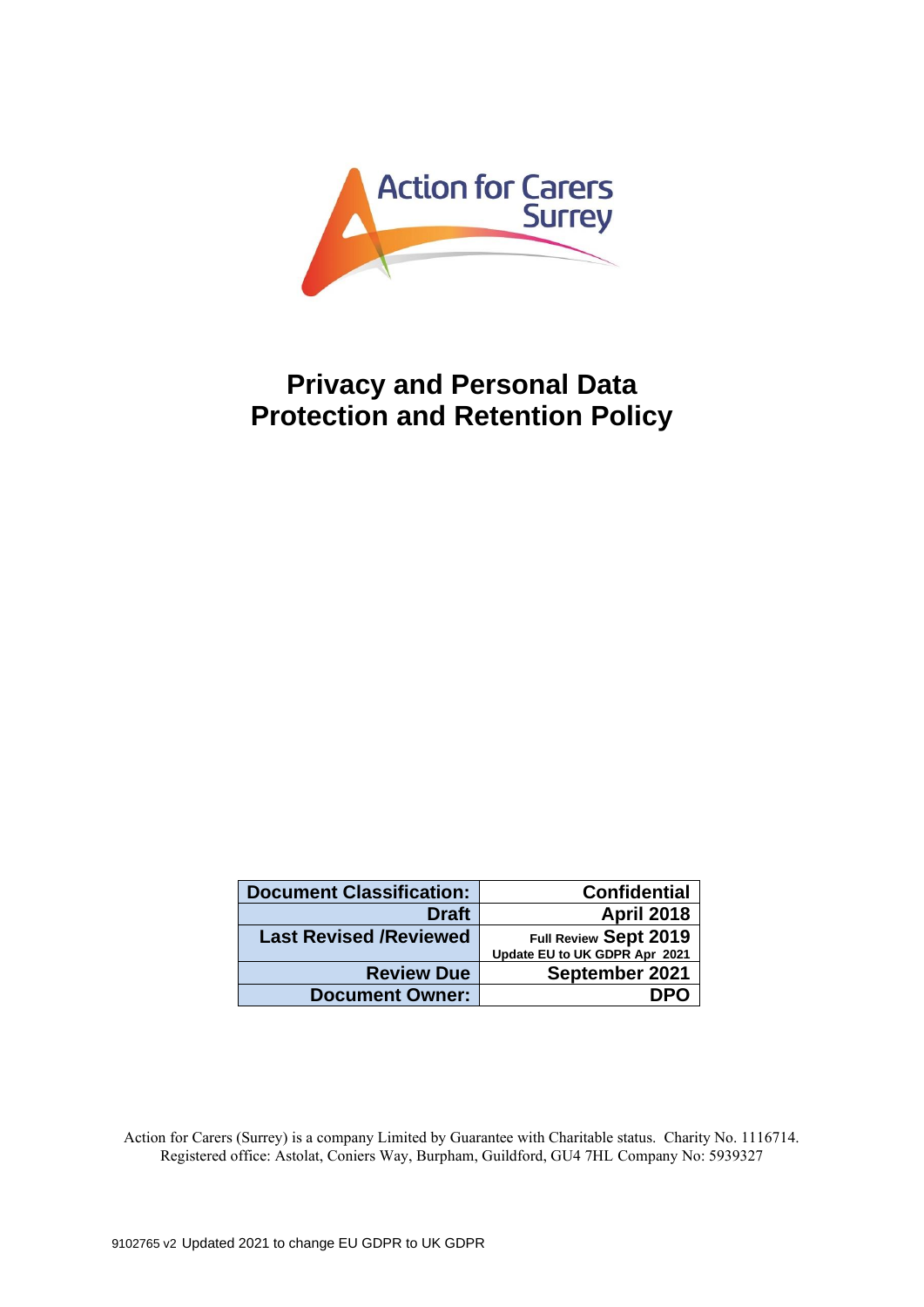# **Contents**

| Introduction<br>1 |                  | $\overline{2}$                                     |   |
|-------------------|------------------|----------------------------------------------------|---|
| 3                 |                  | Privacy and Personal Data Protection Policy        | 3 |
|                   | 3.1              | The General Data Protection Regulation             | 3 |
|                   | 3.2              | <b>Definitions</b>                                 | 3 |
|                   | 3.3              | Principles Relating to Processing of Personal Data | 4 |
|                   | 3.4              | Rights of the Individual                           | 4 |
|                   | 3.5              | Consent                                            | 5 |
|                   | 3.6              | <b>Privacy by Design</b>                           | 6 |
|                   | 3.7              | <b>Transfer of Personal Data</b>                   | 6 |
|                   | 3.8 <sub>2</sub> | <b>Data Protection Officer</b>                     | 6 |
|                   | 3.9 <sup>°</sup> | <b>Breach Notification</b>                         | 6 |
|                   | 3.10             | Addressing Compliance to the GDPR                  | 6 |
| 4.                |                  | Data Retention and Protection Policy               | 8 |
|                   |                  |                                                    |   |

# **List of Tables**

| TABLE 1 - TIMESCALES FOR DATA SUBJECT REQUESTS |  |
|------------------------------------------------|--|
| TABLE 2 – KEY DATA RETENTION PERIODS           |  |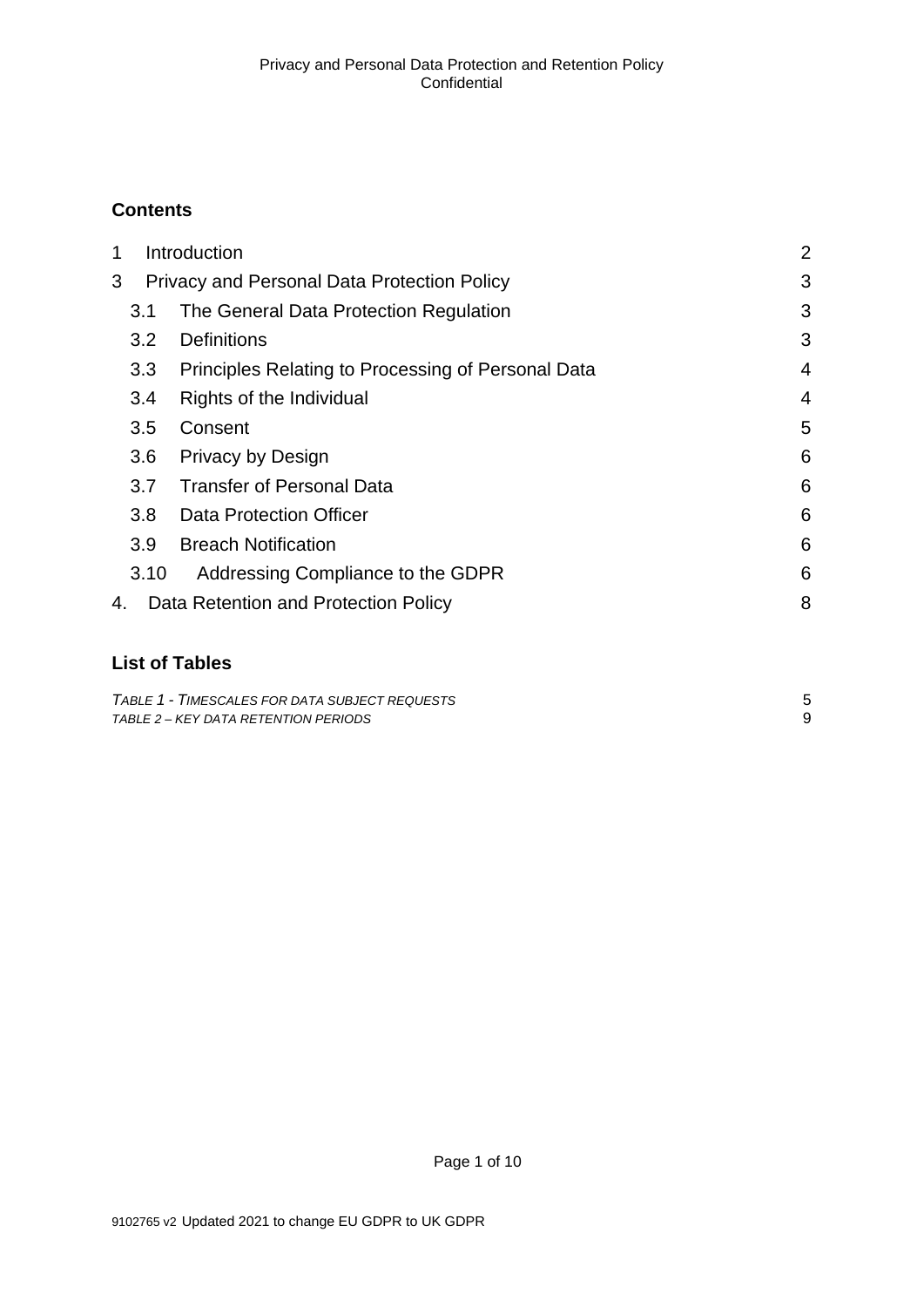# <span id="page-2-0"></span>**1 Introduction**

In its everyday business operations, Action for Carers Surrey makes use of a variety of data about identifiable individuals, including data about:

- Current, past and prospective employees
- Carers/Clients
- Users of its websites
- Supporters
- Other stakeholders

In collecting and using this data, the organisation is subject to a variety of legislation controlling how such activities may be carried out and the safeguards that must be put in place to protect it.

The purpose of this policy is to set out the relevant legislation and to describe the steps Action for Carers Surrey is taking to ensure that it complies with it.

This control applies to all systems, people and processes that constitute the organisation's information systems, including board members, directors, employees, suppliers and other third parties who have access to Action for Carers Surrey systems.

The following policies and procedures are relevant to this document:

- *Data Protection Procedures for staff and volunteers*
- *Data Subject Request Procedure*
- *Information Security Incident Response*
- *Data Breach Notification procedure*
- *IT and Communications Procedures for staff and volunteers*
- *Codes of Conduct working with Children and Young People*
- *Data Protection Impact Assessment*
- *Confidentiality Policy*
- *Information Classification Procedure*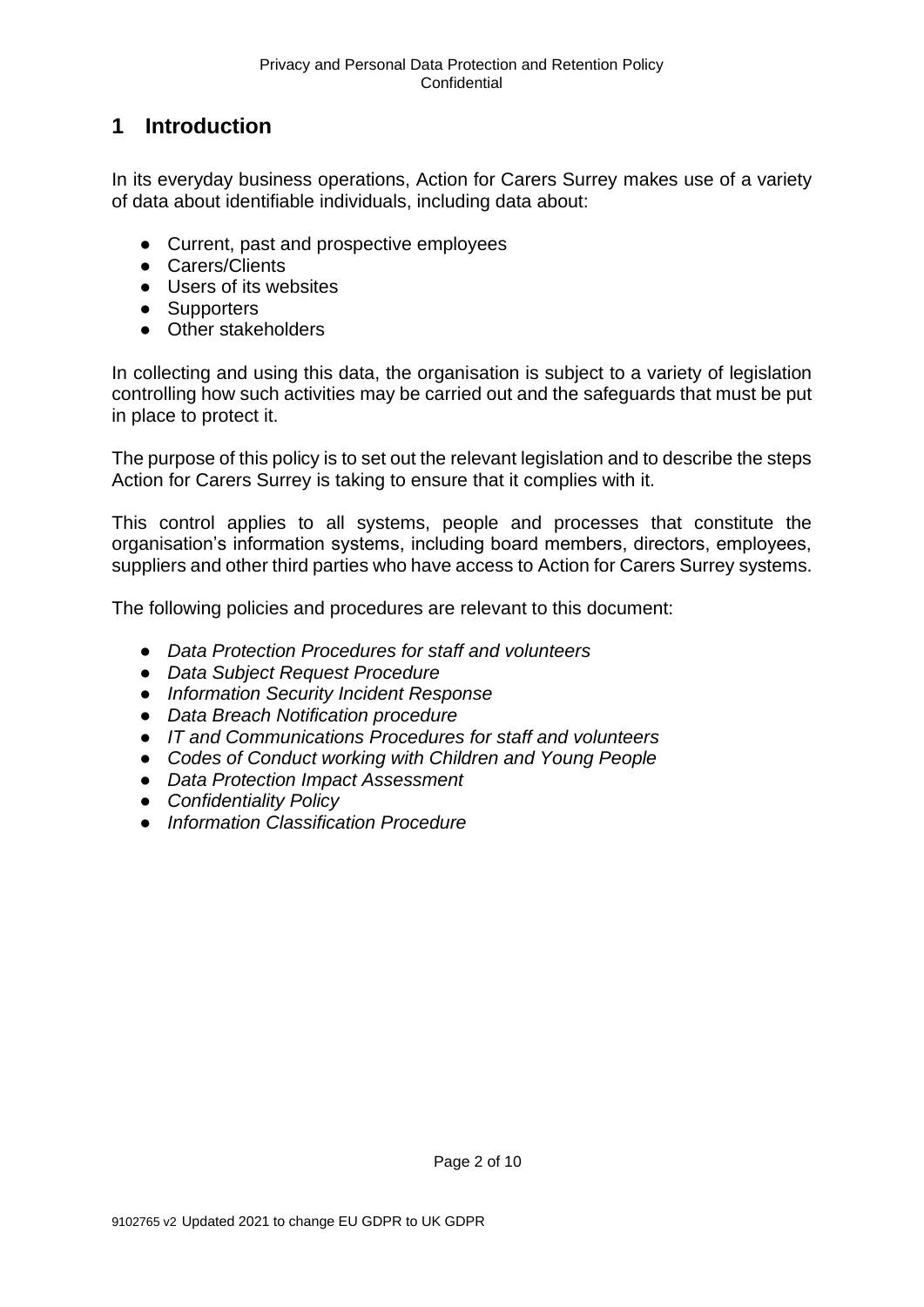# <span id="page-3-0"></span>**3 Privacy and Personal Data Protection Policy**

# <span id="page-3-1"></span>**3.1 The General Data Protection Regulation and Data Protection Act 2018**

The General Data Protection Regulation 2016/679 (GDPR) – now the UK GDPR - is one of the most significant pieces of legislation affecting the way that Action for Carers Surrey carries out its information processing activities. Significant fines may be applicable if a breach is deemed to have occurred under the GDPR. It is Action for Carers Surrey's policy to ensure that our compliance with the GDPR, the Data Protection Action 2018 and other relevant legislation protecting the personal data of citizens of the UK is clear and demonstrable at all times.

# <span id="page-3-2"></span>**3.2 Definitions**

There are a total of 26 definitions listed within the GDPR and it is not appropriate to reproduce them all here. However the most fundamental definitions with respect to this policy are as follows:

*Personal data* is defined as:

*any information relating to an identified or identifiable natural person ('data subject'); an identifiable natural person is one who can be identified, directly or indirectly, in particular by reference to an identifier such as a name, an identification number, location data, an online identifier or to one or more factors specific to the physical, physiological, genetic, mental, economic, cultural or social identity of that natural person;*

*'processing'* means*:*

*any operation or set of operations which is performed on personal data or on sets of personal data, whether or not by automated means, such as collection, recording, organisation, structuring, storage, adaptation or alteration, retrieval, consultation, use, disclosure by transmission, dissemination or otherwise making available, alignment or combination, restriction, erasure or destruction;*

*'controller'* means*:*

*the natural or legal person, public authority, agency or other body which, alone or jointly with others, determines the purposes and means of the processing of personal data; where the purposes and means of such processing are determined by Union or Member State law, the controller or the specific criteria for its nomination may be provided for by Union or Member State law;*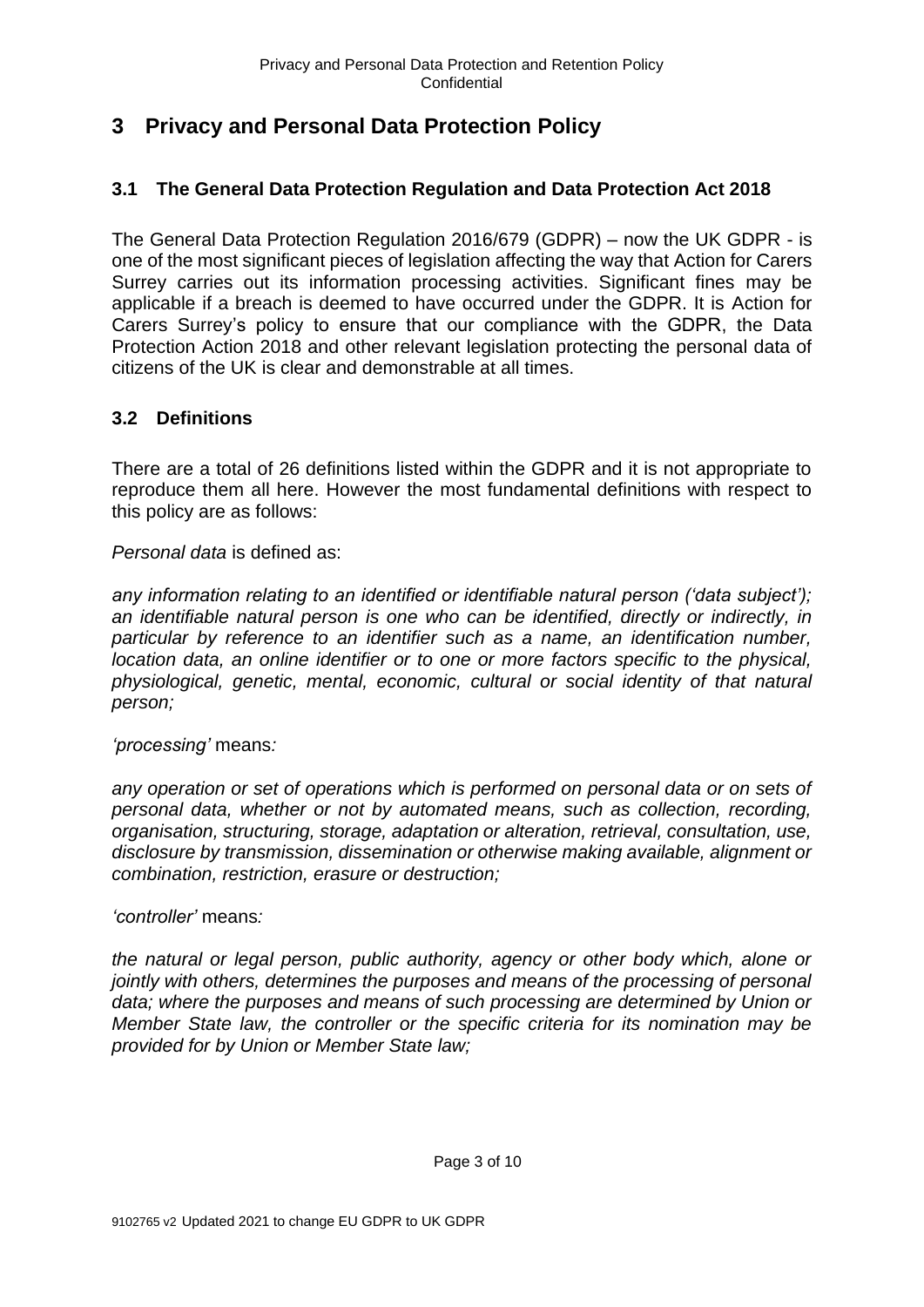# <span id="page-4-0"></span>**3.3 Principles Relating to Processing of Personal Data**

There are a number of fundamental principles upon which data protection legislation is based.

These are as follows:

### *1. Personal data shall be:*

*(a) processed lawfully, fairly and in a transparent manner in relation to the data subject ('lawfulness, fairness and transparency');*

*(b) collected for specified, explicit and legitimate purposes and not further processed in a manner that is incompatible with those purposes; further processing for archiving purposes in the public interest, scientific or historical research purposes or statistical purposes shall, in accordance with Article 89(1), not be considered to be incompatible with the initial purposes ('purpose limitation');*

*(c) adequate, relevant and limited to what is necessary in relation to the purposes for which they are processed ('data minimisation');*

*(d) accurate and, where necessary, kept up to date; every reasonable step must be taken to ensure that personal data that are inaccurate, having regard to the purposes for which they are processed, are erased or rectified without delay ('accuracy');*

*(e) kept in a form which permits identification of data subjects for no longer than is necessary for the purposes for which the personal data are processed; personal data may be stored for longer periods insofar as the personal data will be processed solely for archiving purposes in the public interest, scientific or historical research purposes or statistical purposes in accordance with Article 89(1) subject to implementation of the appropriate technical and organisational measures required by this Regulation in order to safeguard the rights and freedoms of the data subject ('storage limitation');*

*(f) processed in a manner that ensures appropriate security of the personal data, including protection against unauthorised or unlawful processing and against accidental loss, destruction or damage, using appropriate technical or organisational measures ('integrity and confidentiality').*

*2. The controller shall be responsible for, and be able to demonstrate compliance with, paragraph 1 ('accountability').*

Action for Carers Surrey must ensure that it complies with all of these principles both in the processing it currently carries out and as part of the introduction of new methods of processing such as new IT systems.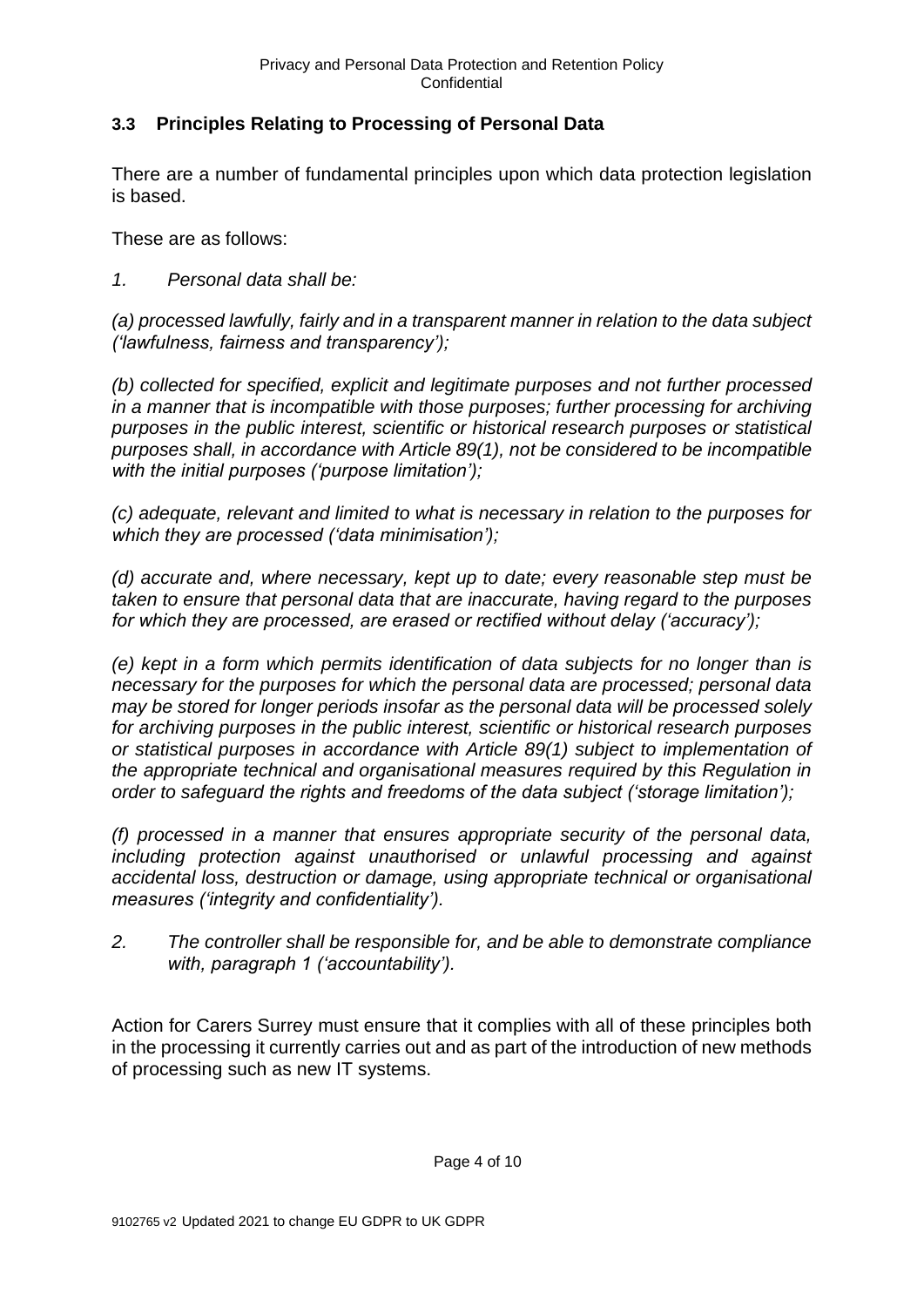## <span id="page-5-0"></span>**3.4 Rights of the Individual**

The data subject also has rights under data protection legislation. These consist of:

- 1. The right to be informed
- 2. The right of access
- 3. The right to rectification<br>4. The right to erasure
- The right to erasure
- 5. The right to restrict processing
- 6. The right to data portability
- 7. The right to object
- 8. Rights in relation to automated decision making and profiling.

Each of these rights must be supported by appropriate procedures within Action for Carers Surrey that allow the required action to be taken within the timescales stated in current data protection legislation.

These timescales are shown in Table 1.

| <b>Data Subject Request</b>              | <b>Timescale</b>                                                                                                                            |
|------------------------------------------|---------------------------------------------------------------------------------------------------------------------------------------------|
| The right to be informed                 | When data is collected (if supplied by data<br>subject)                                                                                     |
|                                          | Within a reasonable period after obtaining<br>the personal data, but at the latest within<br>one month (if not supplied by data<br>subject) |
| The right of access                      | Without undue delay and in any event<br>within one month of receipt of the request                                                          |
| The right to rectification               | Without undue delay and in any event<br>within one month of receipt of the request                                                          |
| The right to erasure                     | Without undue delay and in any event<br>within one month of receipt of the request                                                          |
| The right to restrict processing         | Without undue delay and in any event<br>within one month of receipt of the request                                                          |
| The right to data portability            | Without undue delay and in any event<br>within one month of receipt of the request                                                          |
| The right to object                      | Without undue delay and in any event<br>within one month of receipt of the request                                                          |
| Rights in relation to automated decision | Without undue delay and in any event                                                                                                        |
| making and profiling.                    | within one month of receipt of the request                                                                                                  |

<span id="page-5-1"></span>*Table 1 - Timescales for data subject requests*

Page 5 of 10 The timescales for responding to each of the rights set out above (with the exception of the right to be informed) may be extended by a further two months where necessary, taking into account the complexity and number of the requests. In such cases, Action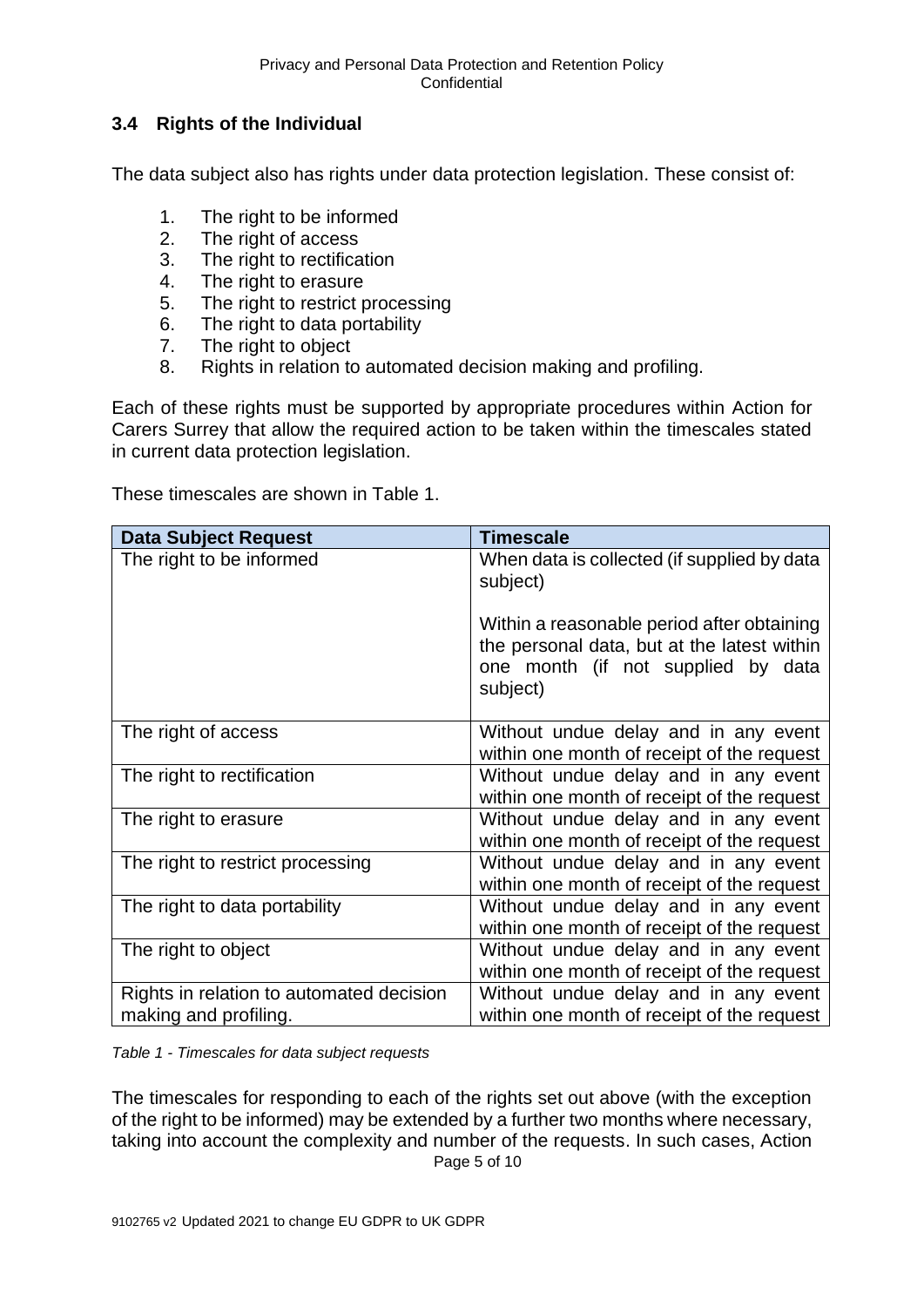for Carers Surrey must inform the data subject of the extension within one month of receiving their request and must give the reasons for the delay.

# <span id="page-6-0"></span>**3.5 Consent**

Unless Action for Carers has an alternative basis under current data protection legislation for using personal data, explicit consent must be obtained from a data subject to collect and process their data. In case of children below the age of 16 parental consent must be obtained. Transparent information about our usage of their personal data must be provided to data subjects at the time that consent is obtained and their rights with regard to their data explained, such as the right to withdraw consent. This information must be provided in an accessible form, written in clear language and free of charge.

# <span id="page-6-1"></span>**3.6 Privacy by Design**

Action for Carers Surrey has adopted the principle of privacy by design and will ensure that the definition and planning of all new or significantly changed systems that collect or process personal data will be subject to due consideration of privacy issues, including the completion of one or more data protection impact assessments.

The data protection impact assessment will include:

- Consideration of how personal data will be processed and for what purposes
- Assessment of whether the proposed processing of personal data is both necessary and proportionate to the purpose(s)
- Assessment of the risks to individuals in processing the personal data
- What controls are necessary to address the identified risks and demonstrate compliance with legislation

Use of techniques such as data minimization and pseudonymisation should be considered where applicable and appropriate.

### <span id="page-6-2"></span>**3.7 Transfer of Personal Data**

Transfers of personal data outside the European Union must be carefully reviewed prior to the transfer taking place to ensure that they fall within the limits imposed by the GDPR. This depends partly on the European Commission's judgement as to the adequacy of the safeguards for personal data applicable in the receiving country and this may change over time.

If there is no adequacy decision in place, Action for Carers Surrey will usually enter into the European Commission's Standard Contractual Clauses with the third party located outside the European Union.

Page 6 of 10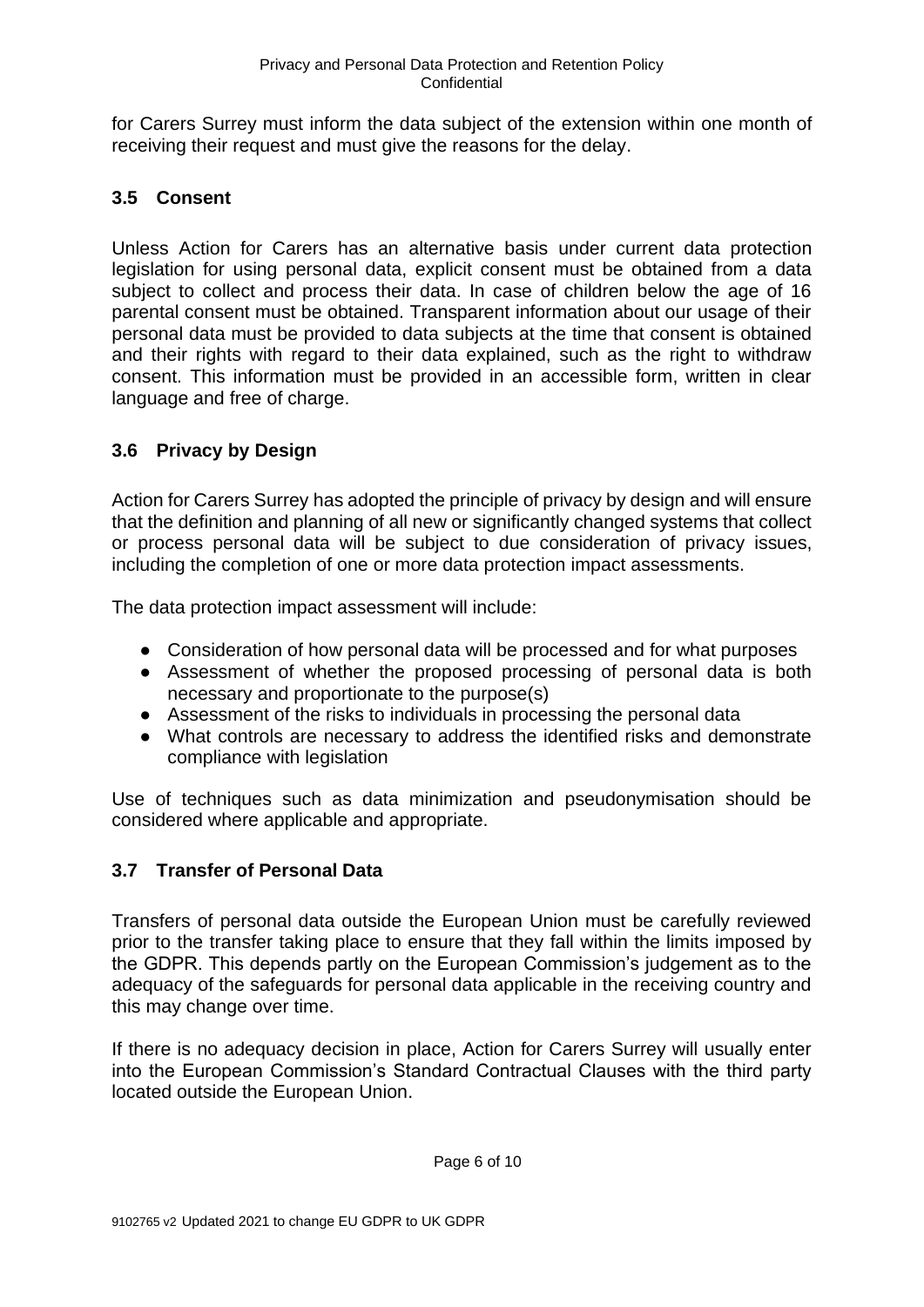## <span id="page-7-0"></span>**3.8 Data Protection Officer**

A defined role of Data Protection Officer (DPO) is required under the GDPR if an organization is a public authority, if it performs large scale monitoring or if it processes particularly sensitive types of data on a large scale. The DPO is required to have an appropriate level of knowledge and can either be an in-house resource or outsourced to an appropriate service provider.

Based on these criteria, Action for Carers Surrey has appointed the following Data Protection Officers: Jamie Gault

Anne Hess

# <span id="page-7-1"></span>**3.9 Breach Notification**

It is Action for Carers Surrey's policy to be fair and proportionate when considering the actions to be taken to inform affected parties regarding breaches of personal data. In line with the GDPR, where a breach is known to have occurred which is likely to result in a risk to the rights and freedoms of individuals, the relevant Data Protection Authority (DPA) will be informed within 72 hours. In the UK, the DPA is the Information Commissioner's Office (the "ICO"). This will be managed in accordance with our *Information Security Incident Response Procedure* which sets out the overall process of handling information security incidents.

Under current Data Protection Legislation the relevant DPA has the authority to impose a range of fines of up to four percent of annual worldwide turnover or twenty million Euros, whichever is the higher, for infringements of the GDPR.

# <span id="page-7-2"></span>**3.10 Addressing Compliance to Data Protection Legislation**

The following actions are undertaken to ensure that Action for Carers Surrey complies at all times with the accountability principle of the GDPR and the Data Protection Act 2018:

- The legal basis for processing personal data is clear and unambiguous
- A DPO is appointed with specific responsibility for data protection in the organization
- All staff involved in handling personal data understand their responsibilities for following good data protection practice
- Training in data protection has been provided to all staff
- Rules regarding consent are followed
- Routes are available to data subjects wishing to exercise their rights regarding personal data and such enquiries are handled effectively
- Regular reviews of procedures involving personal data are carried out
- Privacy by design is adopted for all new or changed systems and processes

Page 7 of 10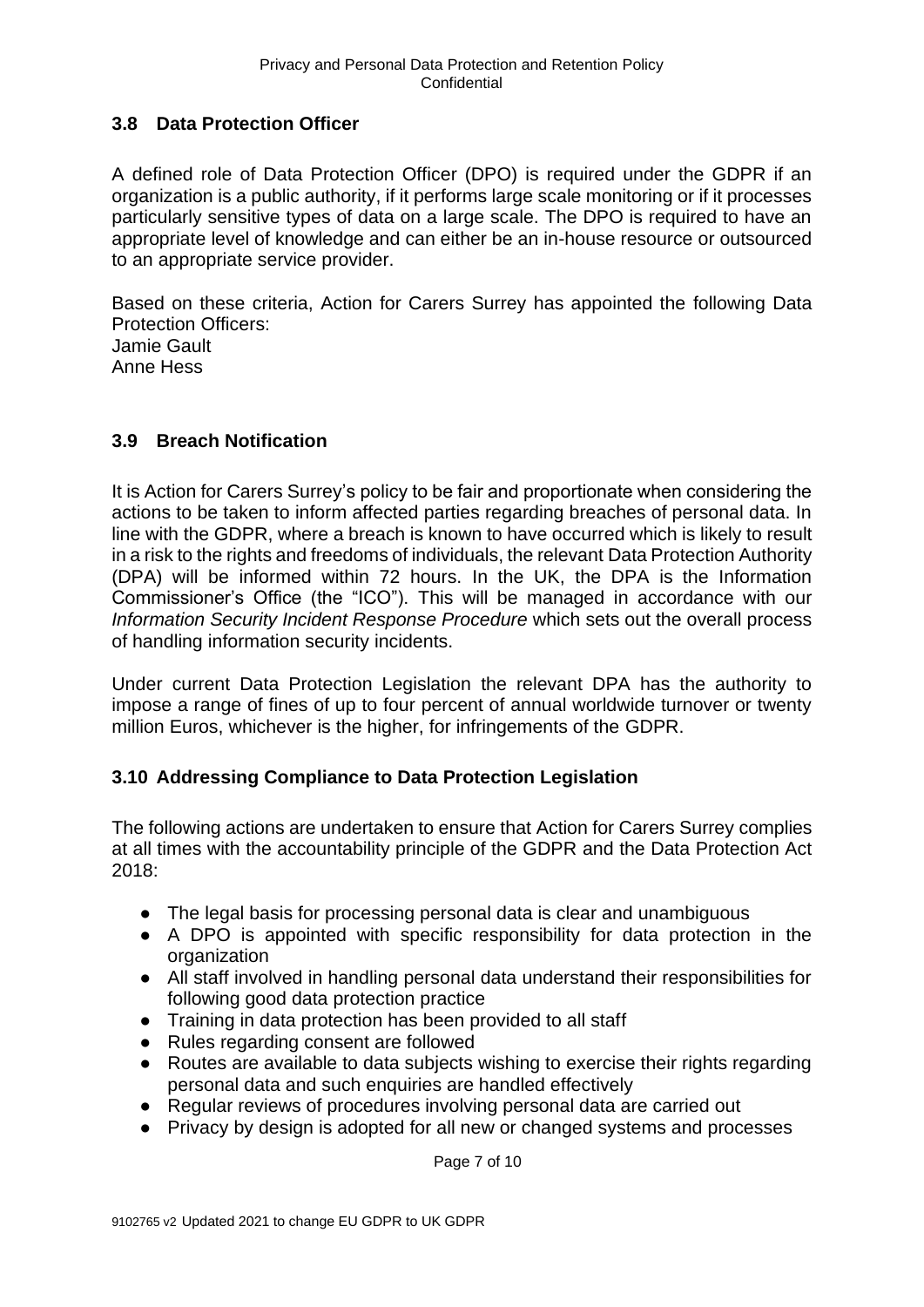- The following documentation of processing activities is recorded:
	- o Organization name and relevant details
	- o Purposes of the personal data processing
	- o Categories of individuals and personal data processed
	- o Categories of personal data recipients
	- o Agreements and mechanisms for transfers of personal data to non-EU countries including details of controls in place
	- o Personal data retention schedules
	- o Relevant technical and organisational controls in place

These actions will be reviewed on a regular basis as part of the management review process of the general information security management system.

#### **4.0 Records Retention and Protection Policy**

#### **Introduction**

In its everyday business operations Action for Carers Surrey collects and stores records of many types and in a variety of different formats. The relative importance and sensitivity of these records also varies and is subject to the organization's security classification scheme.

It is important that these records are protected from loss, destruction, falsification, unauthorised access and unauthorised release and range of controls are used to ensure this, including backups, access control and encryption.

Action for Carers Surrey also has a responsibility to ensure that it complies with all relevant legal, regulatory and contractual requirements in the collection, storage, retrieval and destruction of records. Of particular relevance, is the Data Protection Act 2018, the UK GDPR, and guidance published by the ICO concerning the storage and processing of personal data.

This control applies to all systems, people and processes that constitute the organization's information systems, including board members, directors, employees, suppliers and other third parties who have access to Action for Carers Surrey systems.

This section begins by establishing the main principles that must be adopted when considering record retention and protection. It then sets out the types of records held by Action for Carers Surrey and their general requirements, before discussing record protection, destruction and management.

#### **4.1 General Principles**

There are a number of key general principles that should be adopted when considering record retention and protection policy. These are:

- Records should be held in compliance with all applicable legal, regulatory and contractual requirements
- Records should not be held for any longer than required
- The protection of records in terms of their confidentiality, integrity and availability should be in accordance with their security classification
- Records should remain retrievable in line with business requirements at all times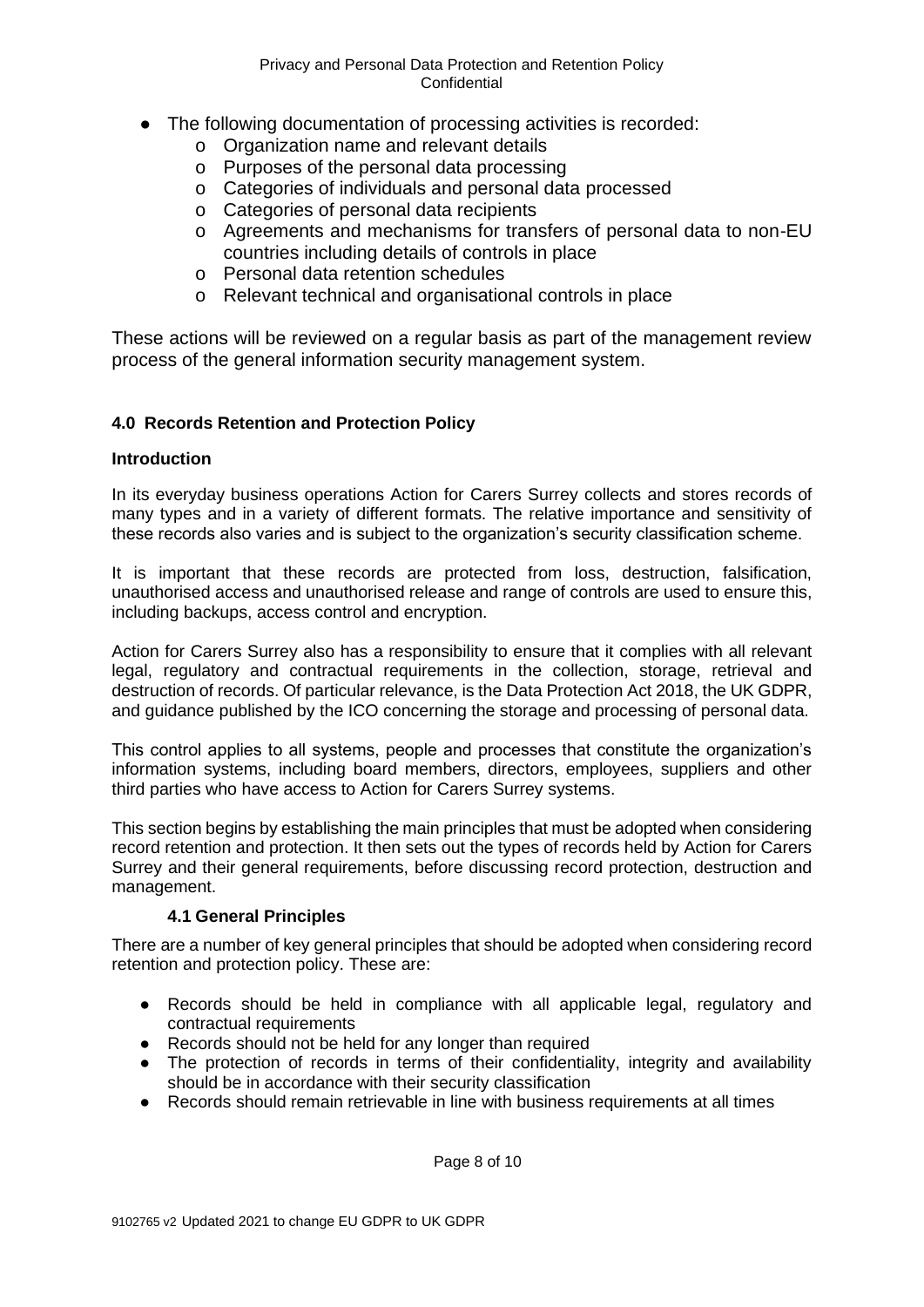#### **4.2 Record Types and Guidelines**

In order to assist with the definition of guidelines for record retention and protection, records held by Action for Carers Surrey are grouped into the categories listed in the table below. For each of these categories, the required or recommended retention period are given, together with a reason for the recommendation or requirement.

Note that these are guidelines only and there may be specific circumstances where records need to be kept for a longer or shorter period of time. This should be decided on a case by case basis as part of the design of the information security elements of new or significantly changed processes and services.

Further information about records held by the organization, including their security classifications and owners can be found in *Information Asset Inventory*.

| Category                          | Description                                                                                                                                                                                                           | <b>Retention period</b>                                                                                   | Reason                                                                                                 |
|-----------------------------------|-----------------------------------------------------------------------------------------------------------------------------------------------------------------------------------------------------------------------|-----------------------------------------------------------------------------------------------------------|--------------------------------------------------------------------------------------------------------|
| Accounting                        | Annual Accounts, Management<br>Accounts,<br>Payroll, Pensions, Invoices, Bank<br><b>Statements, Grants and Contracts</b>                                                                                              | 6 years from the end<br>of the financial<br>year in which the<br>transaction was<br>made                  | Statutory                                                                                              |
| Governance                        | Incorporation Record, Articles of<br>Association, Resolutions, Minutes<br>of Board Meetings and Sub<br>Groups, Register of Directors,<br><b>Register of Members</b>                                                   | Permanently                                                                                               | Statutory                                                                                              |
| Contractual                       | Legal contracts, terms and<br>conditions, leases                                                                                                                                                                      | 6 years after contract<br>end                                                                             | Maximum period within<br>which dispute might<br>occur                                                  |
| Insurance<br>Records              | Public Liability, Employers<br>Liability                                                                                                                                                                              | Permanently/40<br>years                                                                                   | Employers' Liability (<br>Compulsory<br>Insurance) Regulations<br>1998                                 |
| Accident<br>Records               | <b>Accident Record Books</b>                                                                                                                                                                                          | 3 years from date of<br>entry                                                                             | Health and Safety at<br>Work Act 1974 S7                                                               |
| <b>Client Records</b><br>Adults   | Client data and case notes                                                                                                                                                                                            | 7 years from the<br>date Action for<br><b>Carers Surrey</b><br>ceases providing<br>services to the Client | <b>Statutory limitation</b><br>period for claims                                                       |
| <b>Client Records</b><br>Children | Client data and case notes<br>* Note a record becomes archived<br>information for a non-participating<br>young person at 18 <sup>th</sup> birthday. For<br>participating young person at 25 <sup>th</sup><br>birthday | 6 years from the<br>date it becomes<br>archived (*18 <sup>th</sup> or<br>25 <sup>th</sup> birthday)       | In Line with SCC<br><b>Children's Services</b><br>retention period for<br>accessible child<br>records. |
| <b>Client Records</b>             | Records of initial contact - Client<br>decides not to use our services                                                                                                                                                | 6 months                                                                                                  | Statutory, with<br>reference to limitation<br>period for bringing a                                    |

#### **4.3 Key Data Retention Periods:**